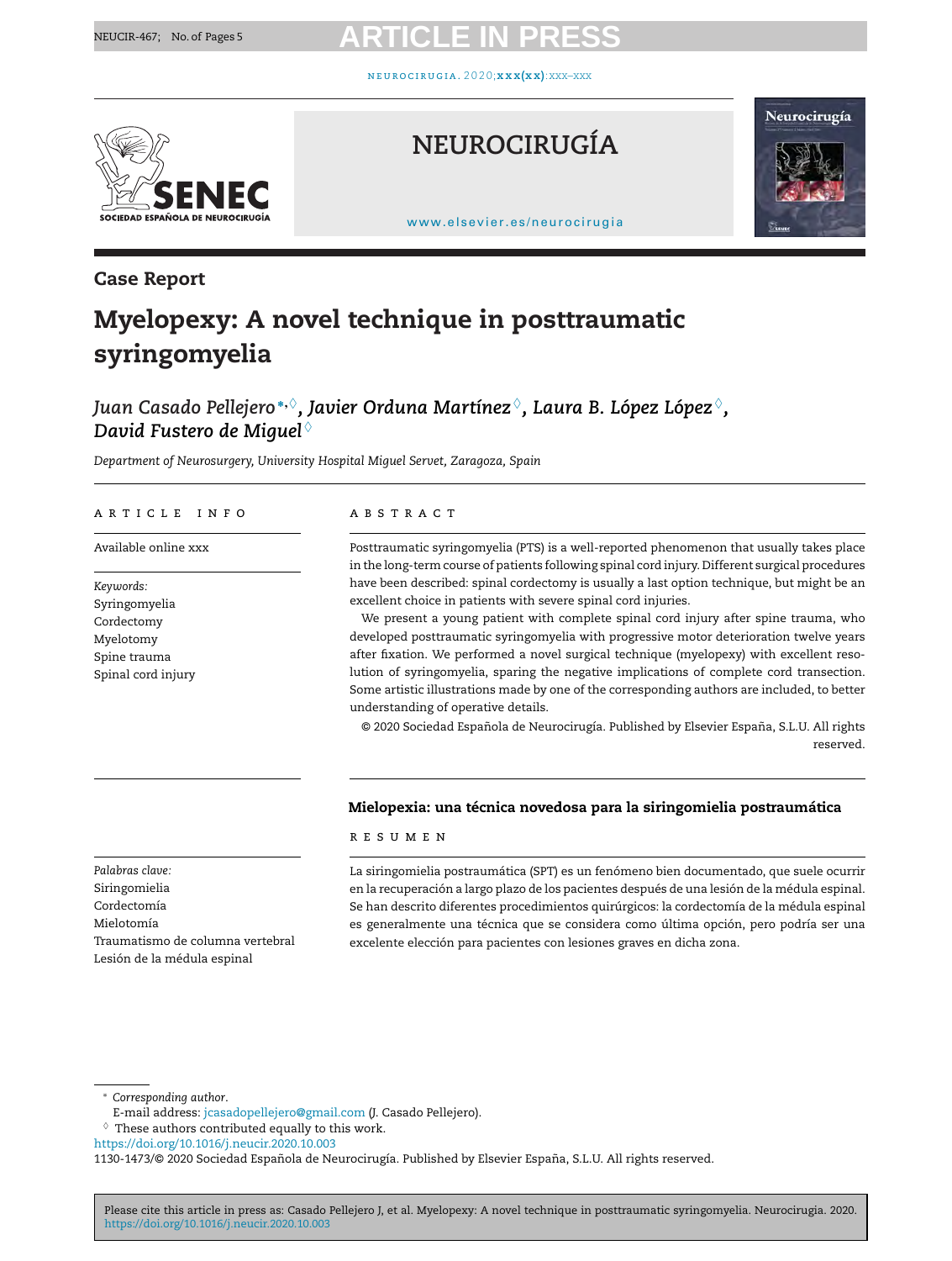**2** NEUROCIRUGIA. 2020;**x x x(x x)**: XXX–XXX

Presentamos el caso de un paciente joven con una lesión completa de la médula espinal después de un traumatismo de la columna vertebral, que desarrolló una siringomielia postraumática con un deterioro motor progresivo 12 años después de la fijación. Aplicamos una novedosa técnica quirúrgica (mielopexia) con una excelente resolución de la siringomielia, evitando las implicaciones negativas de la transección completa de la médula. Se incluyen algunas ilustraciones realizadas por uno de los autores para una mejor comprensión de los detalles de la intervención quirúrgica.

© 2020 Sociedad Española de Neurocirugía. Publicado por Elsevier España, S.L.U. Todos los derechos reservados.

### **Introduction**

Syringomyelia after spinal cord trauma is a well-recognized phenomenon that usually occurs years after the initial injury.<sup>[1](#page-4-0)</sup> In case of ascending syrinx formation with progressive clinical deterioration, surgical intervention may be advisable.

Various techniques have been described and employed such as laminectomy, spinal deformity correction, arachnoid adhesiolysis, duraplasty and different types of shunts. Cordectomies have been performed for years, but gained popularity in the last decade, especially in patients with complete spinal cord damage.<sup>[2](#page-4-0)</sup>

We present a modification of this technique, which may achieve similar good results in terms of syringomyelia resolution, sparing the negative implications of complete cord transection.

### **Clinical case**

We describe the case of a 20-year-old man with complete spinal cord injury below T6 level after spine trauma. A T3–T10 posterolateral fixation with pedicle screws and hooks was performed due to T6 unstable fracture, without decompressive laminectomy.

Ten years after trauma, thoracic syringomyelia was observed in MRI: the patient remained asymptomatic besides primary damage and no intervention was indicated, but follow-up was lost. Two years later (twelve since spine trauma) the patient requested neurosurgical evaluation, referring pain and dysesthesias in both arms. According to physical findings, muscle strength of both upper limbs was normal but decreased sensation was observed bilaterally in the C6–C7–C8 territories. MRI was performed, showing worsening of thoracic syringomyelia with mild cervical affection at C5-C6 level (Fig. 1). Few months later, the clinical scenario progressed to hand clumsiness and mild weakness. A new MRI showed a wider syrinx cavity within the cervical spinal cord up to C3–C4 ([Fig.](#page-2-0) 2), and surgery was indicated. The patient did not present axial pain, significant kyphosis or hardware-related complications and no clear signs of scarring at T6–T7 level were found. Bibliographical reports of high failure rate and our own experience with syringo-subarachnoid shunts led us to look for different options. Finally, we selected cordectomy as first option due to low risk of neurological worsening in this patient



**Fig. 1 – Sagittal T2-weight MRI scan showing complete thoracic syringomyelia with mild cervical syrinx formation.**

and his own preference for long-term stability. Subsequently, an informed consent was obtained from the patient and our modified technique was carried out.

#### *Surgical technique description:*

The patient is set in prone position and laminectomy at the original injury level is performed (T6–T7 in this case). After dural opening, we did not find especially severe arachnoiditis under microscope evaluation in this patient, but adhesiolisis must be done if present. A 1.5–2 cm longitudinal midline dorsal myelotomy is made, so that the syrinx cavity can be exposed and drained. Afterwards, two 8/0 nylon sutures fix the piamater of the dorsal columns of both sides to the ipsilateral inner anterolateral surface of the duramater (Figs. [3–5\).](#page-2-0) This maneuver allows the syrinx cavity to widely communicate with the subarachnoid space with a very low risk of future obstruction. Myelotomy needs to be long enough to allow sutures without excessive tension. Duramater is closed in a watertight fashion with a running 5/0 suture and sealant; alternatively an expansile duraplasty with allograft can be performed.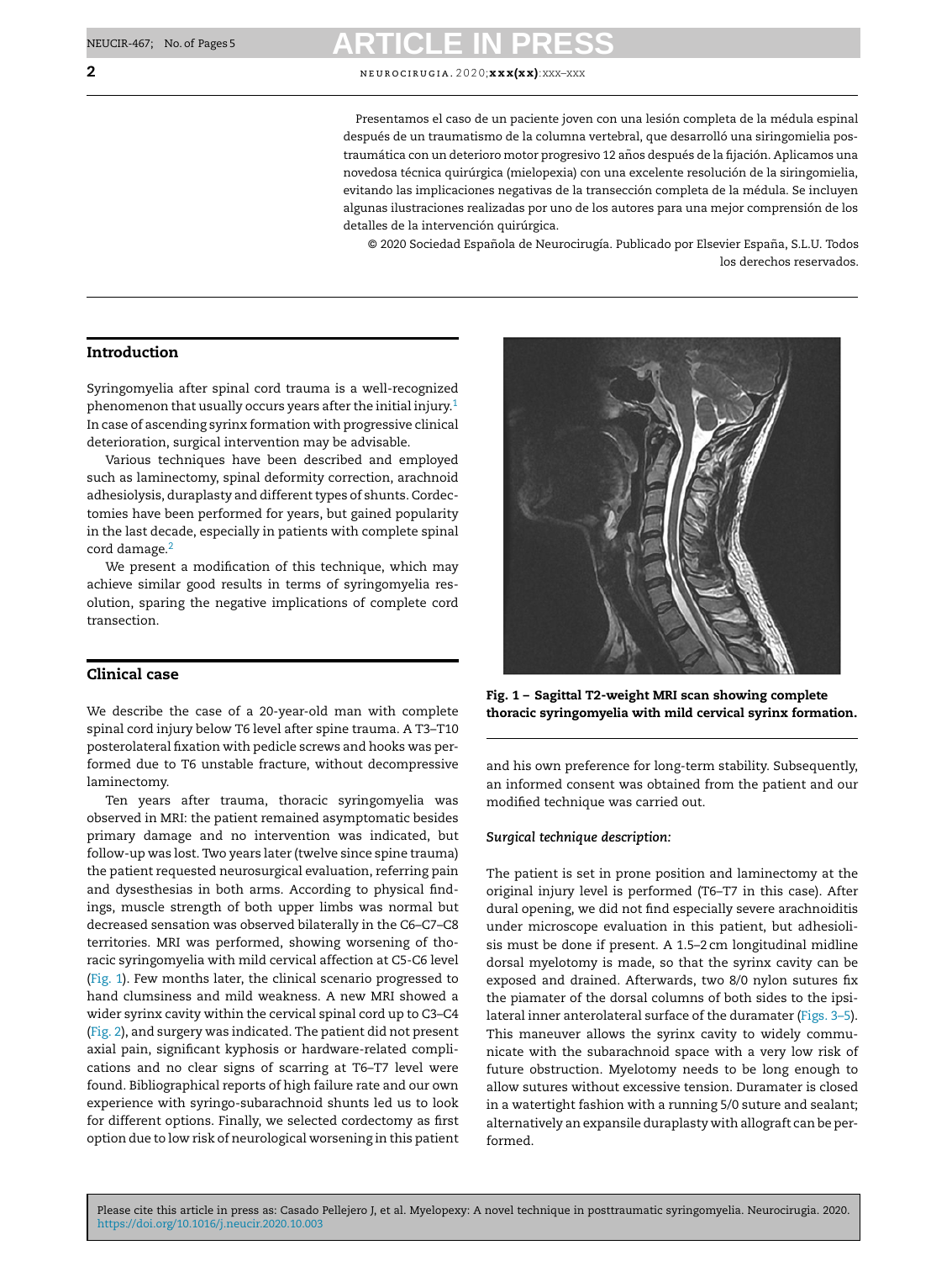#### neuroc i rugia. 2 0 2 0;**xxx(xx)**:xxx–xxx **3**

<span id="page-2-0"></span>

**Fig. 2 – Sagittal T2-weight MRI scan 5 months later. Worsening of the cervical syringomyelia can be seen.**



**Fig. 3 – Illustration showing the one level posterior midline myelotomy that is performed after dural opening and adhesiolysis.**



**Fig. 4 – After syrinx cavity evacuation, pial sutures are done in both sides of myelotomy.**

#### *Outcomes*

No postoperative complications occurred and the patient was discharged home two days after the procedure. Radiological results in terms of syringomyelia obliteration in MRI were excellent, and keep stable one year after surgery ([Fig.](#page-3-0) 6). The patient did not present further neurological decline and improved weakness, but no changes in sensitive symptoms were observed.

### **Discussion**

Posttraumatic syringomyelia (PTS) is a well-reported phenomenon that usually takes place in the long-term course of patients following spinal cord injury.<sup>[1](#page-4-0)</sup> Natural history of PTS is not completely understood, but there are some factors that may contribute in its ethiopathogenesis: complete spinal cord injury and increased residual sagittal deformity and axial stenosis are related to a higher incidence of PTS.<sup>[3](#page-4-0)</sup> In our case, mild kyphosis and stenosis is present and laminectomy was not performed at the moment of spinal fixation. Nevertheless,

Please cite this article in press as: Casado Pellejero J, et al. Myelopexy: A novel technique in posttraumatic syringomyelia. Neurocirugia. 2020. <https://doi.org/10.1016/j.neucir.2020.10.003>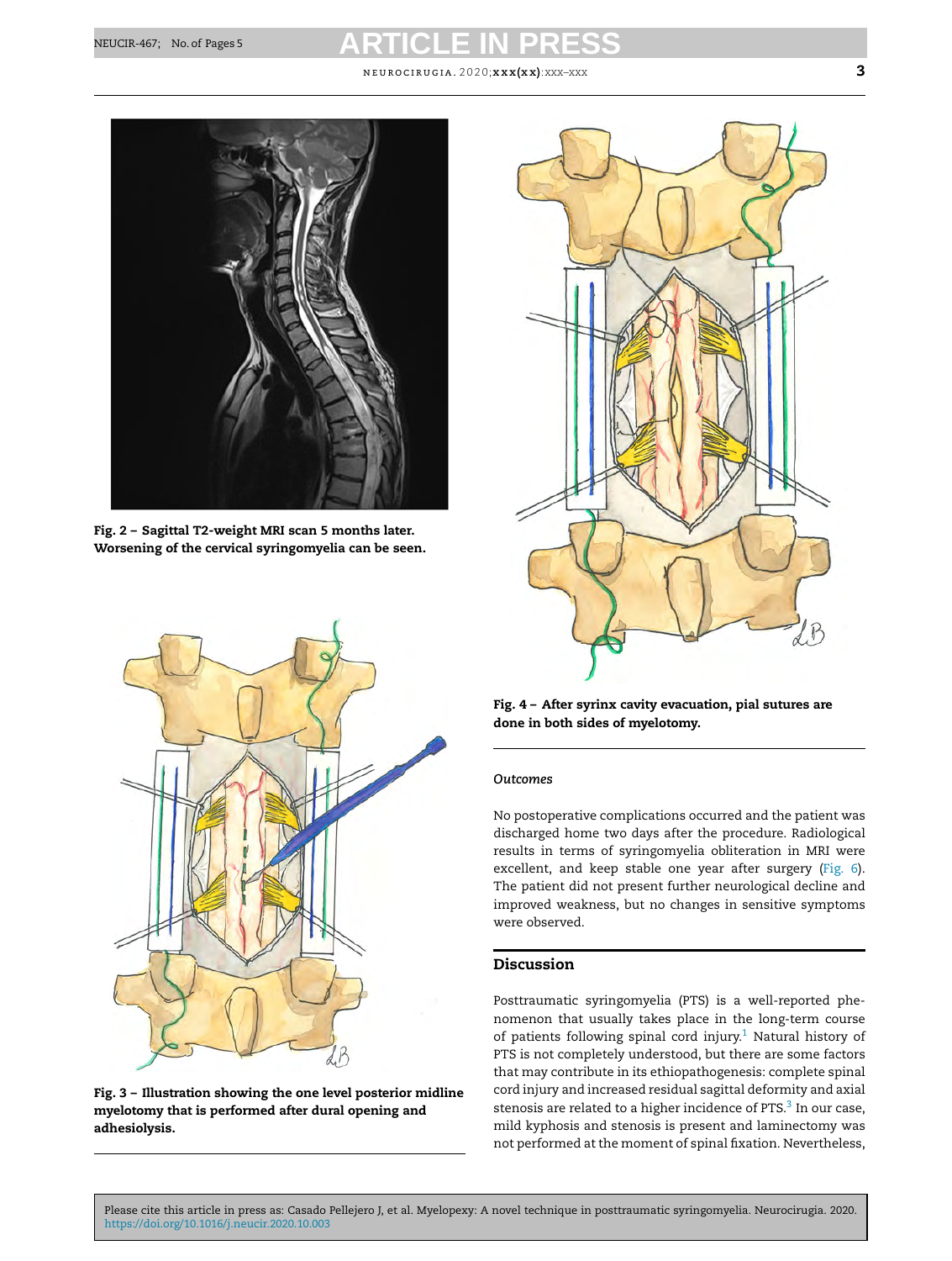<span id="page-3-0"></span>**4** neuroc i rugia. 2 0 2 0;**xxx(xx)**:xxx–xxx



**Fig. 5 – Final result after myelopexy showing wide opening and communication of syrinx and subarachnoid space.**

recommendations to direct surgical decompression after complete spinal cord injury specifically to reduce the risk of future PTS is weak (low and very-low quality literature).<sup>3</sup>

Recommendations for surgery in PTS are strong in case of progressive weakness and weak against intervention if only sensitive symptoms are present or in case of asymptomatic ascending syringomyelia.[3](#page-4-0)

There are several surgical procedures that have been described: shunt insertion, decompressive laminectomy with or without fusion, dethetering and duraplasty. Spinal cordectomy is generally a last option technique, but could be an excellent alternative in patients with severe spinal cord injuries due to more durable results.<sup>4</sup>

Many papers have reported good outcomes after spinal cord transection for PTS.<sup>2,5–8</sup> In an excellent revision,<sup>[9](#page-4-0)</sup> Konar et al. recently analyzed the surgical outcomes of cordectomies for different indications: PTS, subacute posttraumatic ascending myelopathy (SPAM), central pain of spinal cord origin, spasticity, spinal cord tumors and myelomenyngocele. They found 60 cases of cordectomy for PTS: results showed 78.3% excellent improvement, 13.4% stabilization and 8.3% deterioration.<sup>[9](#page-4-0)</sup> They found that the reported causes of failure



**Fig. 6 – Sagittal T2-weight MRI scan one year after surgery that manifest almost complete obliteration of syrinx cavity.**

of spinal cordectomy were arachnoid adhesion and scarring at the proximal level of the transected cord.

We described a different technique (myelopexy) for management of PTS in patients with complete spinal cord injury that shares similar principles and indications with cordectomy. We obtained a wide syringo-subarachnoid space communication by "openbook" myelotomy and fixation, which reduces syrinx pressure and prevents postoperative subarachnoid adhesions. Syringostomies and shunts present high rates of failure and infection, $4,10$  but we believe they still play a role in patients with incomplete spinal cord injury if adhesiolysis and expandile duraplasty have failed.

Presumed advantages of myelopexy compared with other techniques are: (1) low risk of adhesions and obstruction similar to cordectomy, although further follow up is needed; (2) avoidance of exogenous material: low risk of infection and no risk of device-malposition or migration; (3) less invasive than cordectomy; (4) potential use in patients with incomplete spinal cord injury below level of surgery in selected cases under neurophysiology monitoring.

Long-term results and more cases need to be reported in order to confirm these benefits.

### **Conclusions**

Myelopexy is a simple and effective technique to reduce syrinx, but long-term results are still unknown. Spinal surgeons should keep it in mind when facing patients with symptomatic posttraumatic syringomyelia and complete spinal cord injury.

Please cite this article in press as: Casado Pellejero J, et al. Myelopexy: A novel technique in posttraumatic syringomyelia. Neurocirugia. 2020. <https://doi.org/10.1016/j.neucir.2020.10.003>